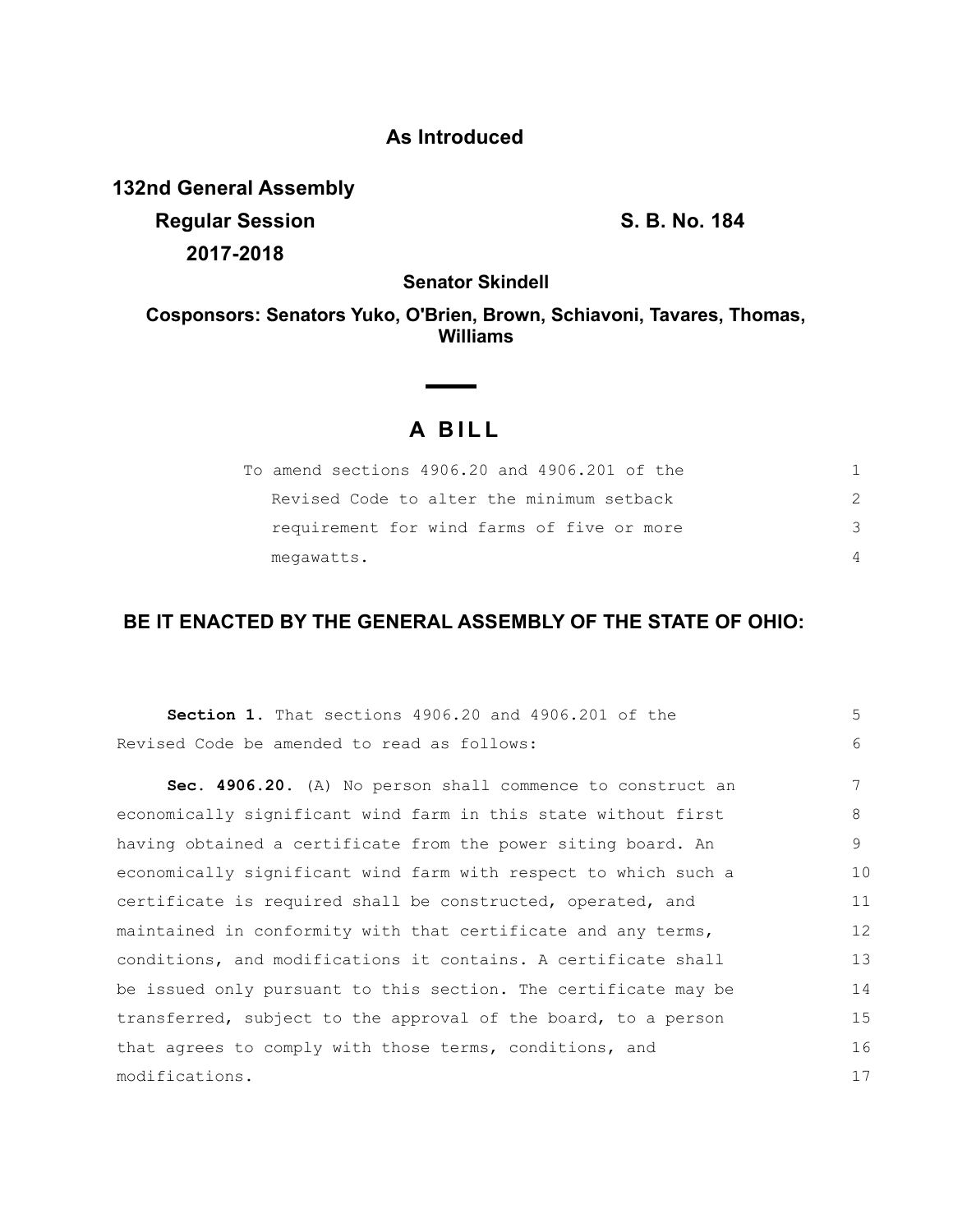### **S. B. No. 184 Page 2 As Introduced**

(B) The board shall adopt rules governing the certificating of economically significant wind farms under this section. Initial rules shall be adopted within one hundred twenty days after June 24, 2008. 18 19 20 21

(1) The rules shall provide for an application process for certificating economically significant wind farms that is identical to the extent practicable to the process applicable to certificating major utility facilities under sections 4906.06, 4906.07, 4906.08, 4906.09, 4906.10, 4906.11, and 4906.12 of the Revised Code and shall prescribe a reasonable schedule of application filing fees structured in the manner of the schedule of filing fees required for major utility facilities. 22 23 24 25 26 27 28 29

(2) Additionally, the rules shall prescribe reasonable regulations regarding any wind turbines and associated facilities of an economically significant wind farm, including, but not limited to, their location, erection, construction, reconstruction, change, alteration, maintenance, removal, use, or enlargement and including erosion control, aesthetics, recreational land use, wildlife protection, interconnection with power lines and with regional transmission organizations, independent transmission system operators, or similar organizations, ice throw, sound and noise levels, blade shear, shadow flicker, decommissioning, and necessary cooperation for site visits and enforcement investigations. 30 31 32 33 34 35 36 37 38 39 40 41

(a) The rules also shall prescribe a minimum setback for a wind turbine of an economically significant wind farm. That minimum shall be equal to a horizontal distance, from the turbine's base to the property line of the wind farm property, equal to one and one-tenth times the total height of the turbine structure as measured from its base to the tip of its highest 42 43 44 45 46 47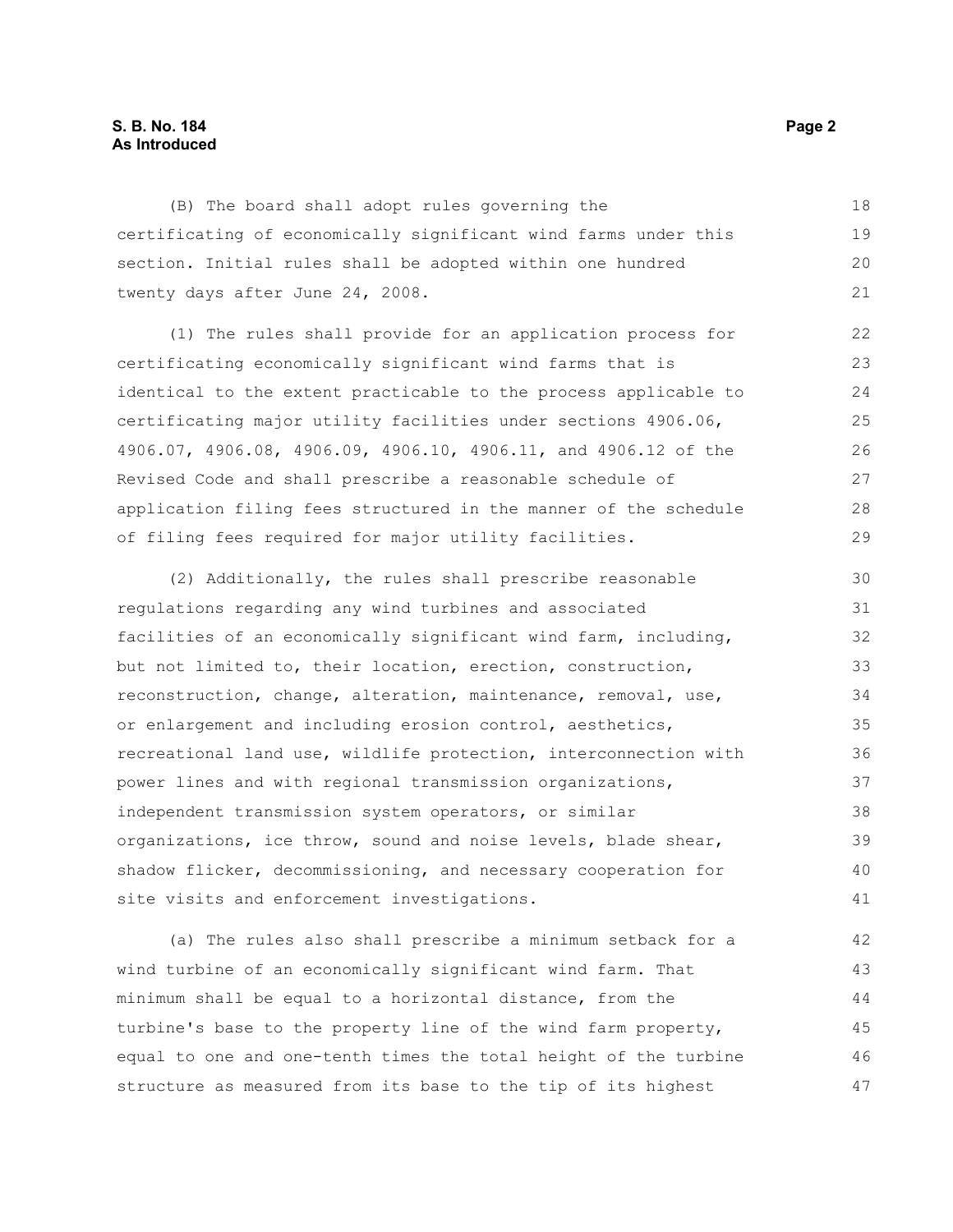blade and be at least one thousand one hundred twenty-five feet in horizontal distance from the tip of the turbine's nearest blade at ninety degrees to property line the exterior of the nearest habitable residential structure, if any, located on adjacent property at the time of the certification application. 48 49 50 51 52

(b)(i) For any existing certificates and amendments thereto, and existing certification applications that have been found by the chairperson to be in compliance with division (A) of section 4906.06 of the Revised Code before the effective date of the amendment of this section by H.B. 59 of the 130th general assembly, September 29, 2013, the distance shall be seven hundred fifty feet instead of one thousand one hundred twentyfive feet.

(ii) Any amendment made to an existing certificate after the effective date of the amendment of this section by H.B. 483 of the 130th general assembly, September 15, 2014, and before the effective date of the amendment of this section by ...B... of the 132nd general assembly shall be subject to the setback provision of this section as amended by that actH.B. 483 of the 130th general assembly. The amendments to this section by thatact H.B. 483 of the 130th general assembly shall not be construed to limit or abridge any rights or remedies in equity or under the common law. 61 62 63 64 65 66 67 68 69 70

(iii) Any amendment made to an existing certificate after the effective date of the amendment of this section by ...B... of the 132nd general assembly shall be subject to the setback provision of this section as amended by that act. The amendments to this section by that act shall not be construed to limit or abridge any rights or remedies in equity or under the common law. 71 72 73 74 75 76 77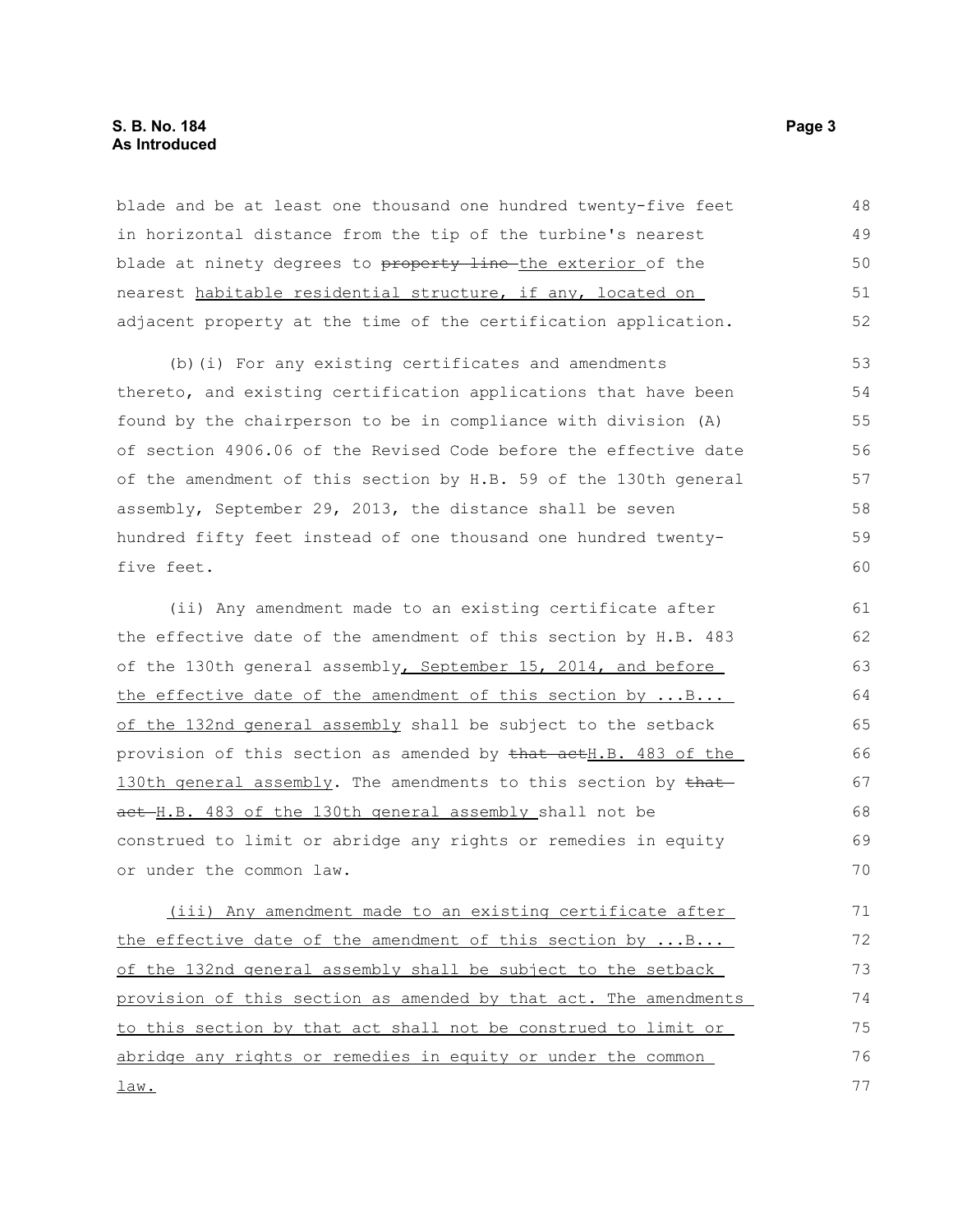### **S. B. No. 184 Page 4 As Introduced**

(c) The setback shall apply in all cases except those in which all owners of property adjacent to the wind farm property waive application of the setback to that property pursuant to a procedure the board shall establish by rule and except in which, in a particular case, the board determines that a setback greater than the minimum is necessary. 78 79 80 81 82 83

**Sec. 4906.201.** (A) An electric generating plant that consists of wind turbines and associated facilities with a single interconnection to the electrical grid that is designed for, or capable of, operation at an aggregate capacity of fifty megawatts or more is subject to the minimum setback requirements established in rules adopted by the power siting board under division (B)(2) of section 4906.20 of the Revised Code. 84 85  $86$ 87 88 89 90

(B)(1) For any existing certificates and amendments thereto, and existing certification applications that have been found by the chairperson to be in compliance with division (A) of section 4906.06 of the Revised Code before the effective date of the amendment of this section by H.B. 59 of the 130th general assembly, September 29, 2013, the distance shall be seven hundred fifty feet instead of one thousand one hundred twentyfive feet. 91 92 93 94 95 96 97 98

(2) Any amendment made to an existing certificate after the effective date of the amendment of this section by H.B. 483 of the 130th general assembly, September 15, 2014, and before the effective date of the amendment of this section by ...B... of the 132nd general assembly shall be subject to the setback provision of this section as amended by that actH.B. 483 of the 130th general assembly. The amendments to this section by thatact H.B. 483 of the 130th general assembly shall not be construed to limit or abridge any rights or remedies in equity 99 100 101 102 103 104 105 106 107